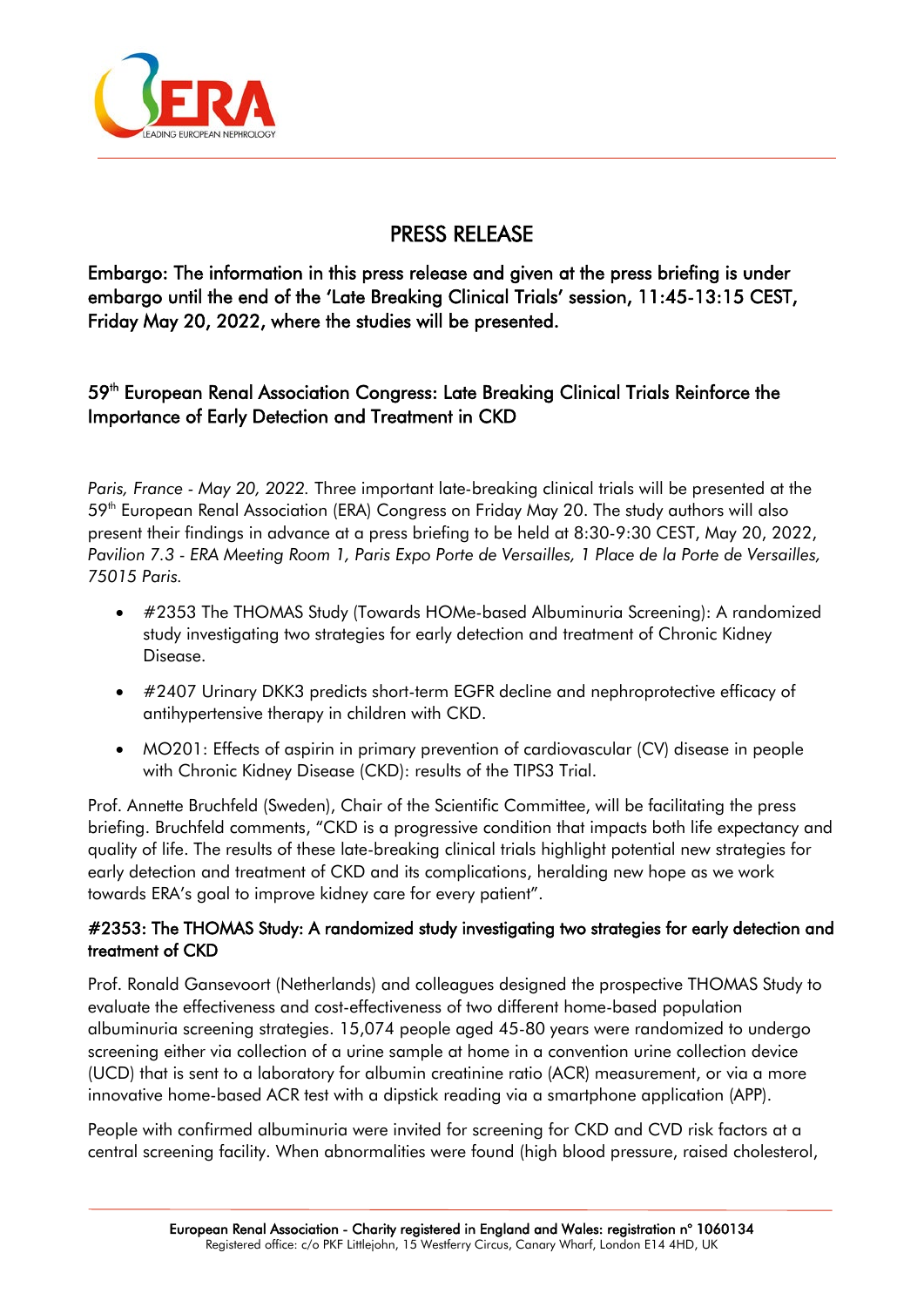

type 2 diabetes, or impaired kidney function), participants were referred to their GP for treatment according to prevailing guidelines.

The investigators concluded that home-based screening for albuminuria in the general population has a high participation rate and identifies individuals with unknown CKD and CVD risk factors. Both home-based screening strategies were cost-effective when compared to usual care (no screening) to prevent CKD progression and incident CVD (€6,480/QALY for the UCD-group and €822/QALY for the APP-group).

#### #2407: Urinary DKK3 predicts short-term EGFR decline and nephroprotective efficacy of antihypertensive therapy in children with CKD

Prof. Franz Schaefer (Germany) and colleagues evaluated the usefulness of urinary Dickkopf-3 (uDKK3), already known as a marker renal tubular cell stress, in determining the short-term risk of CKD progression in children and identifying those who will benefit from specific treatment to preserve kidney function.

Estimated glomerular filtration rate (eGFR) and uDKK3 were quantified in 659 children with CKD enrolled in the multicenter **ESCAPE** and [4C](https://clinicaltrials.gov/ct2/show/NCT01046448) studies at baseline and at 6-monthly follow-up visits. The investigators assessed the association between uDKK3 and 6-monthly eGFR decline, and its interaction with intensified blood pressure reduction in the ESCAPE Trial.

Schafer and his team concluded that uDKK3 is associated with a greater short-term risk of declining kidney function which may allow a personalised medicine approach to the pharmacological preservation of kidney function by identifying children who would benefit from intensified blood pressure lowering.

#### MO201: Effects of aspirin in primary prevention of cardiovascular (CV) disease in people with Chronic Kidney Disease (CKD): results of the TIPS3 Trial

The high risk of CV disease among people with CKD is well-known, but whether this risk is blunted by aspirin remains controversial.

Professor Johannes Mann (Germany) and an international team from Canada and India analysed CV outcomes of CKD participants of The International Polycap Study3 (TIPS3) where 5713 people with and without CKD, but without previous CV disease, were randomized to receive aspirin, aspirin plus polypill (atenolol, ramipril, hydrochlorothiazide and simvastatin), polypill or respective placebo. The primary outcome for this comparison was a Major Adverse Cardiovascular Event (MACE) either non-fatal myocardial infarction (MI), non-fatal stroke or CV death, and mean follow-up was 4.6 years.

In participants with CKD, there were 65 primary MACE outcomes, 26 in the 502 people on aspirin, 39 in the 481 people receiving placebo (HR 0.57, 95% CI 0.34-0.94). When aspirin was combined with a polypill and compared to double placebo, the HR for MACE among people with CKD was 0.37 (95% CI 0.18-0.75).

There was no significant interaction of eGFR <>60 ml/min with the treatment effects of aspirin vs placebo.

The results suggest that the CV risk in people with CKD may be substantially alleviated either with aspirin alone, or in combination with a polypill, concluded the investigators.